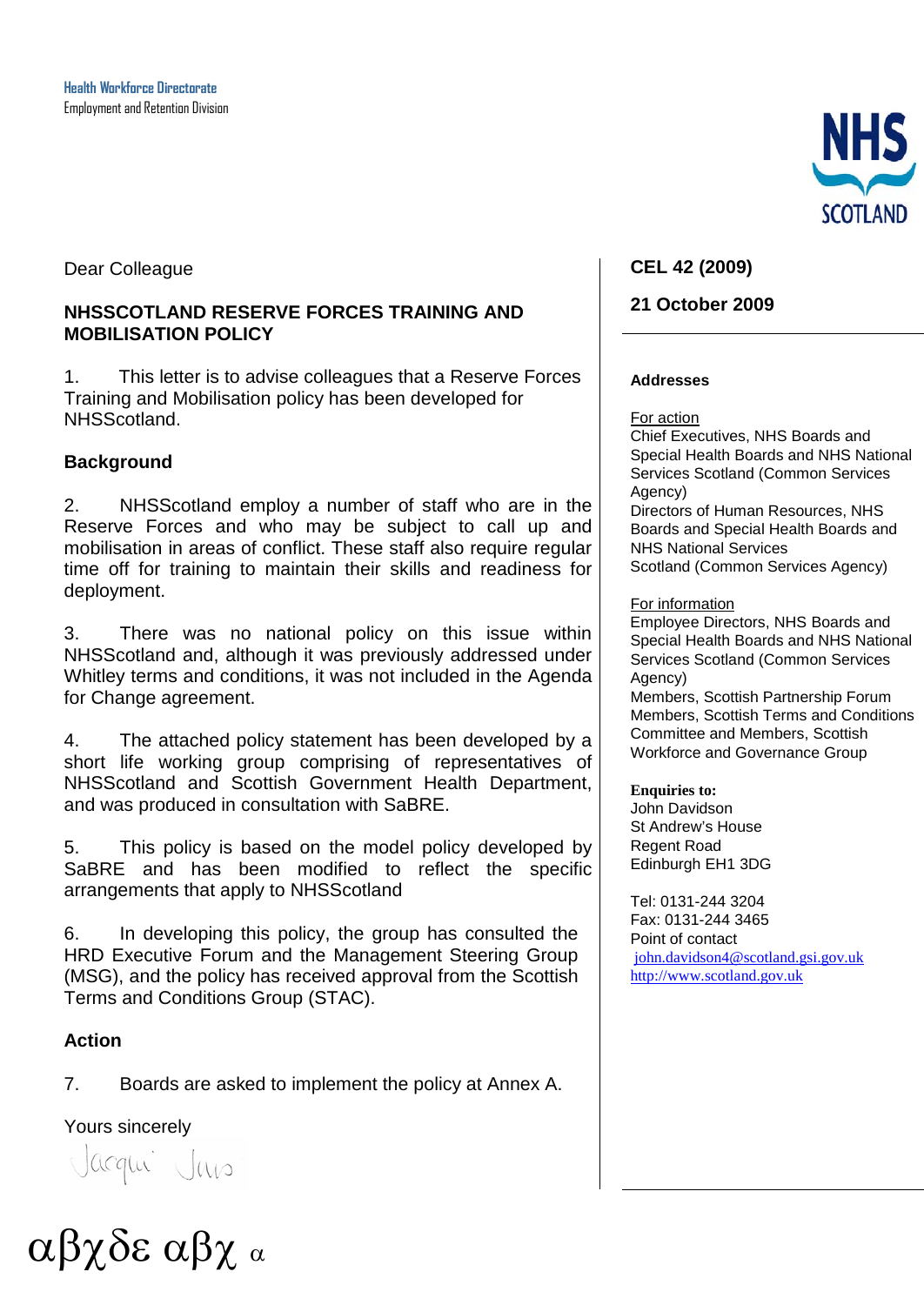#### **Jacqui Jones** The Scottish Government Health Workforce Directorate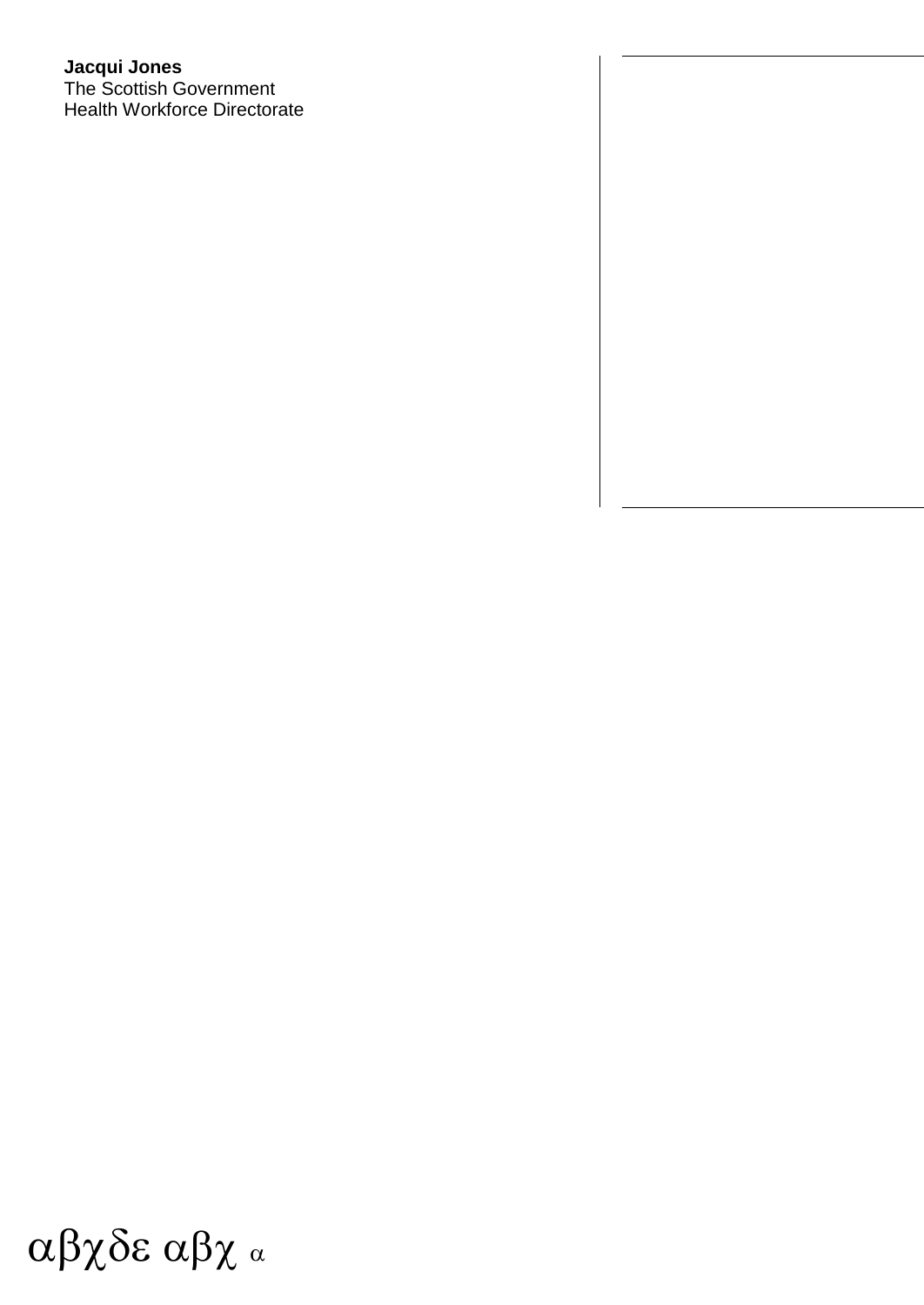**Annex A**



# **NHS SCOTLAND**

# **RESERVE FORCES**

# **TRAINING and MOBILISATION POLICY**

Implementation Date:

Review Date:

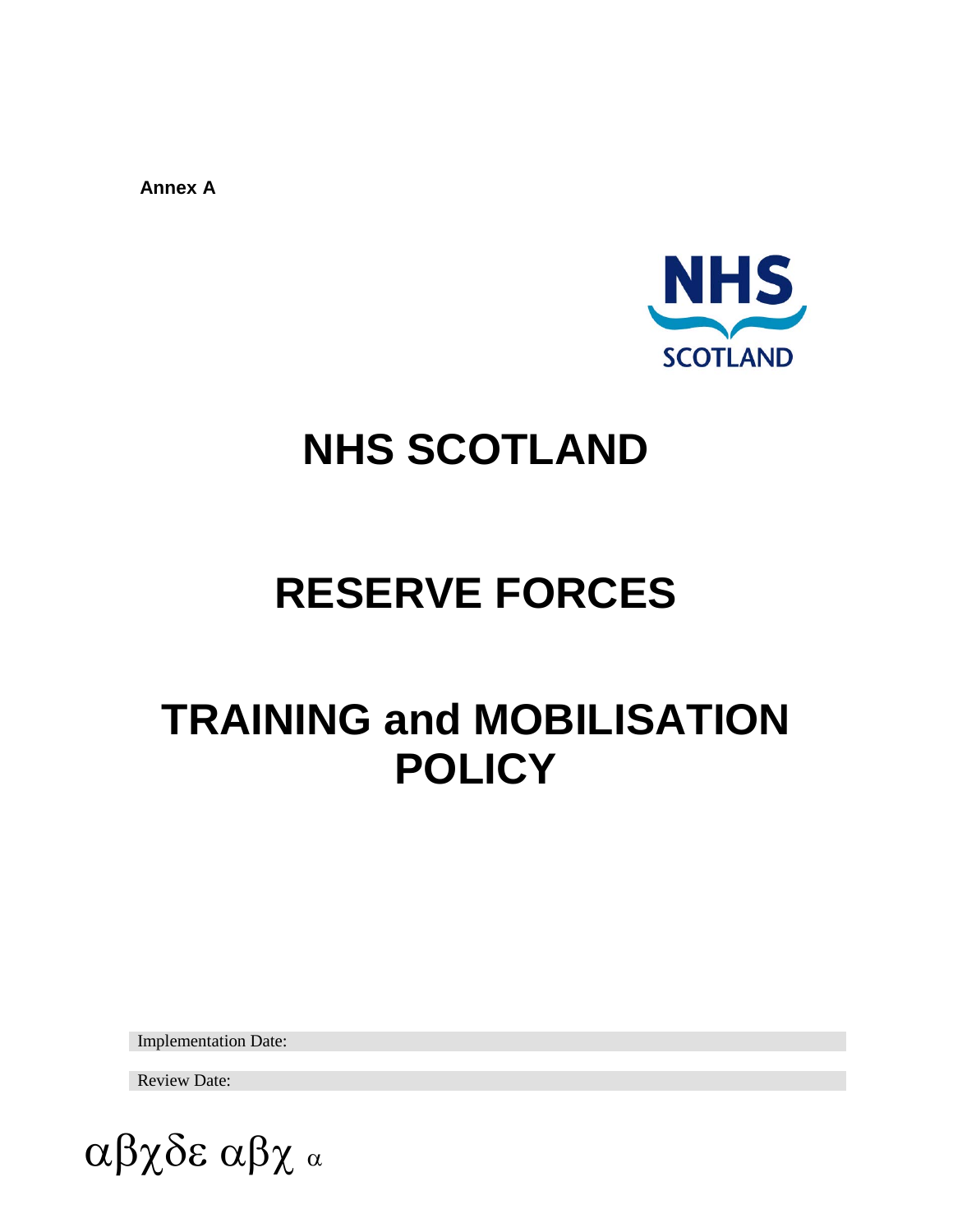# **Contents**

| <b>Section</b>    | <b>Content</b>                                                            | Page No          |
|-------------------|---------------------------------------------------------------------------|------------------|
| 1                 | <b>General Introduction</b>                                               | 3                |
| $\overline{2}$    | <b>The Legal Framework</b>                                                | $\boldsymbol{4}$ |
| 3                 | <b>Practical Support for Training</b>                                     | $\boldsymbol{4}$ |
| $\boldsymbol{4}$  | <b>Mobilisation</b>                                                       | 5                |
| 5                 | <b>Financial Assistance for Employers</b>                                 | 6                |
| 6                 | <b>NHS Pension Whilst on Active Service</b>                               | 7                |
| 7                 | <b>Annual Leave Whilst Mobilised</b>                                      | 7                |
| 8                 | <b>Carry Over of Annual Leave</b>                                         | 7                |
| 9                 | <b>KSF Gateway Review &amp; Annual PDP</b><br><b>Review</b>               | 7                |
| <b>10</b>         | Work<br><b>Support</b><br>Return to<br>on<br>(Demobilisation)             | 8                |
| 11                | <b>Review</b>                                                             | 9                |
| 12                | <b>Useful Sources of Help</b>                                             | 9                |
| <b>Appendix 1</b> | <b>Deferral</b><br><b>Exemption</b><br>from<br>and<br><b>Mobilisation</b> | <b>10</b>        |
| <b>Appendix 2</b> | <b>Designated Board Contacts</b>                                          | 13               |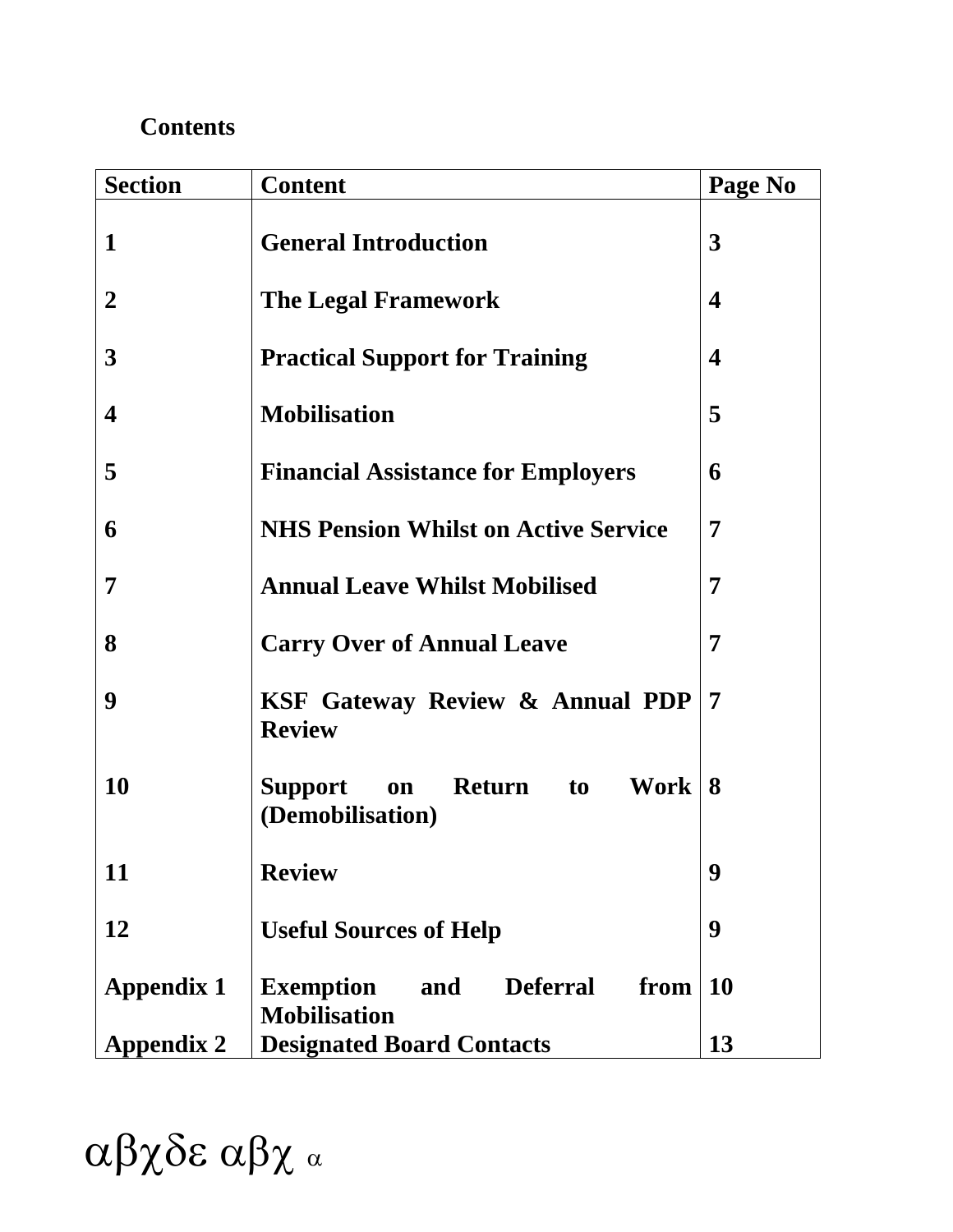# **Reserved Forces – Training and Mobilisation Policy**

# **1. General Introduction**

- 1.1 NHS Scotland supports employees who are members of or wish to join the Volunteer Reserve Forces. These consist of the Royal Naval Reserve (RNR), the Royal Marines Reserve (RMR), the Territorial Army (TA) and the Reserve Air Forces (RAFR and RAuxAF). This policy will also apply to Regular Reservists, who are ex-regulars who may retain a liability to be mobilised.
- 1.2 Employees who wish to take advantage of the provisions contained within this policy must inform their employer that they are a Reservist by contacting the individual identified at Appendix 2 for their Board. The designated contact for each Board will keep a register of all employees who are members of the volunteer forces and will ensure that the individual's line manager is aware of their membership of the volunteer forces and the implications of this.
- 1.3 This policy will also apply to High Readiness Reserves (HRR) and Civil Contingency Reaction Forces (CCRF), both of whom must inform their employer of their status given the relatively short notice of deployment. High Readiness Reserves will also require written consent from their employer if they work more than two days per week before they are able to hold this status.
- 1.4 The training undertaken by Reservists enables them to develop skills and abilities that can be of benefit to them as employees, and to the employer in terms of service delivery.
- 1.5 A greater understanding of the training and skills development carried out in the Reserve Forces will assist managers in conducting PDP procedures.

# **2. The Legal Framework**

2.1 In most instances an employer's relationship with a Reservist member of staff should be like that of any other employee. However, there are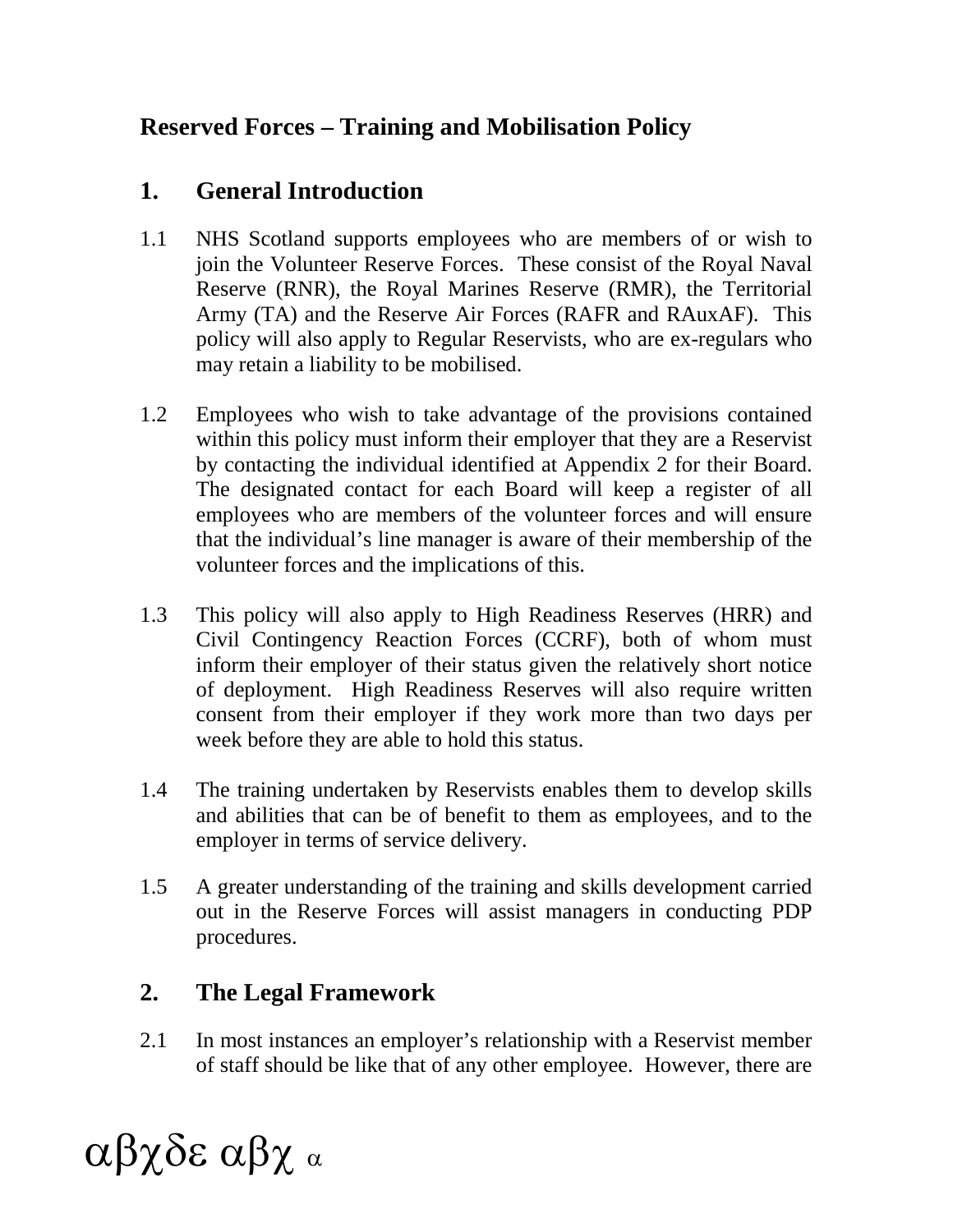areas where a Reservist's status may affect the operations of the organisation. Legislation exists to define the rights and liabilities that apply to both parties.

- 2.2 There are two main pieces of legislation relating to employers and the Volunteer Reserve Forces.
	- The Reserve Forces Act 1996 (RFA 96) which provides the powers under which Reservists can be mobilised for full-time service.
	- The Reserve Forces (Safeguard of Employment) Act 1985 (SOE 85) which provides protection of employment for those liable to be mobilised and reinstatement for those returning from mobilised service.

# **3. Practical Support for Training**

- 3.1 Paid leave of two weeks per year will be made available to Reservists to attend annual camp or equivalent continuous training.
- 3.2 Additional unpaid leave or annual leave from the employees normal annual allocation of up to 3 days will be granted for short periods of training, provided adequate notice is given and where such training cannot be undertaken in off-duty time. Attendance at weekend camps, which cannot be undertaken during off-duty, will be subject to the same arrangements.
- 3.3 Line managers will as far as possible facilitate work rosters to allow attendance for annual camp and other training commitments, e.g. weekly or weekend training sessions.
- 3.4 Reservist employees should give as much notice as possible to allow appropriate planning for absences. Permission will be granted where the notice exceeds one month and should normally be granted in other circumstances. Permission once given will not be rescinded except in exceptional and extreme circumstances.

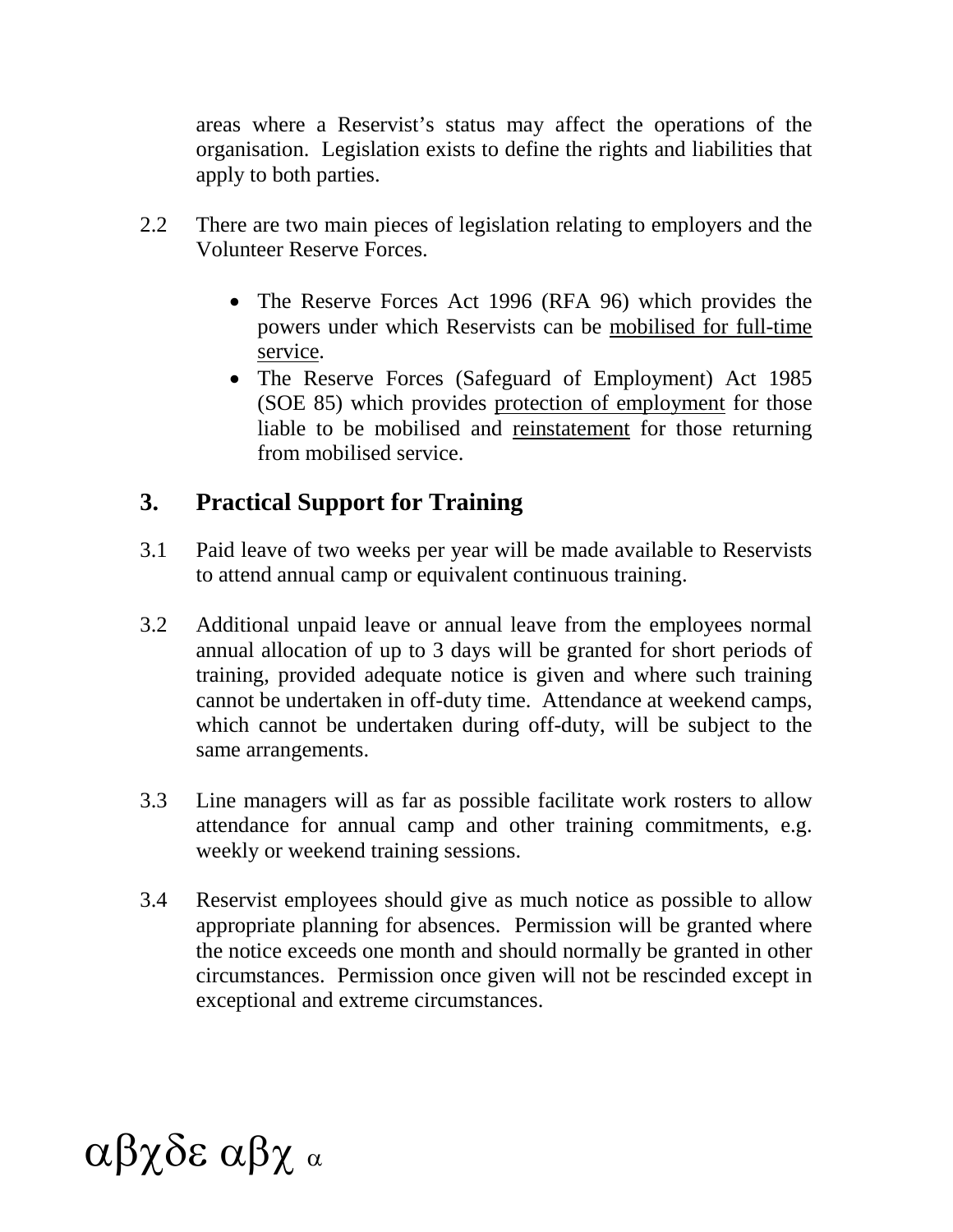3.5 Any disputes should be referred to the designated contact in the first instance. Employees who remain dissatisfied may thereafter use the grievance procedure.

## **4. Mobilisation**

- 4.1 Mobilisation is the process of calling reservists into full-time service. (i) With the Regular Forces on the military operations (ii) To fulfil their part of the UK's defence strategy. The Reserve Forces Act 1996 provides the legal basis for mobilisation. In the past this has usually been done on a voluntary basis with the prior agreement of employers but can involve compulsory mobilisation of selected personnel. Subject to the severity of the crisis there would normally be a minimum of 30 days' notice. Mobilisation will normally be for between 3 and 12 months. For operational reasons the MOD are unable to give the employer a precise return date.
- 4.2 An employee who wishes to volunteer for mobilisation must seek prior agreement of their employer via the Board contact and line manager. Any such request will be considered within 48 hours.
- 4.3 Where there are multiple requests in a single department/unit these will be referred to the appropriate Senior Manager.
- 4.4 Where there is compulsory mobilisation of any employee the employer (following a similar process to 4.2 above) will decide whether to seek exemption or deferral. The grounds of exemption are strictly limited and would have to show serious harm to the employer's ability to provide services. The employer would only seek exemption in very exceptional circumstances.
- 4.5 Additional information regarding exemption and deferral from mobilisation is contained in Appendix 1.

# **5. Financial Assistance for Employers**

5.1 Where an employee's mobilisation results in additional costs the employer may seek compensation from the MOD e.g.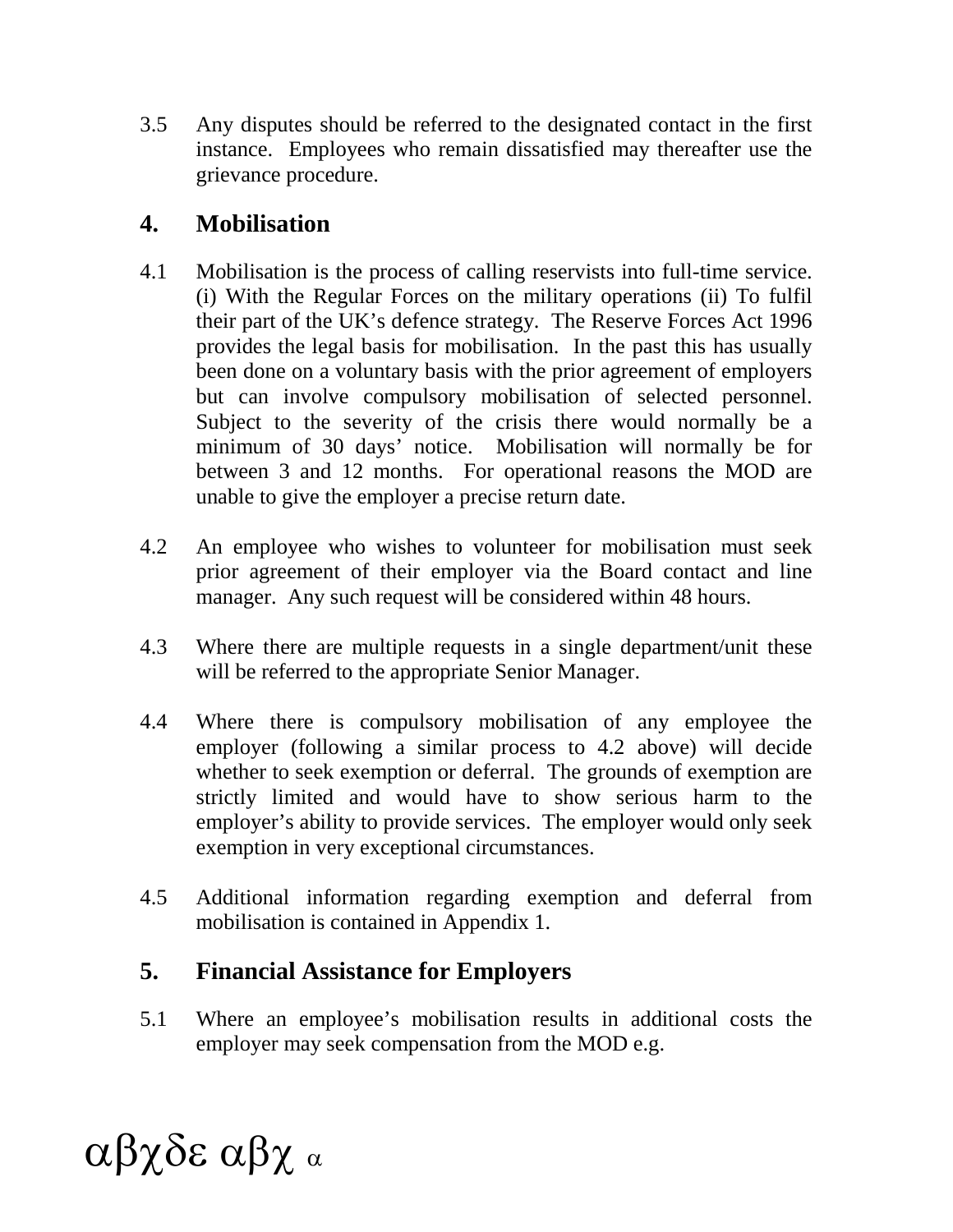- Overtime costs if another employee is used to cover the work of the Reservist.
- Any costs of hiring a temporary replacement that exceeds the Reservist's earnings.
- Advertising for replacement or agency costs.
- Training costs for any training the employee needs as a result of having been mobilised (the MOD will not pay for training that we would have carried out anyway) when they return to work to carry out their duties properly.
- 5.2 While the Reservist is mobilised, the employer is not obliged to pay them earnings. However, staff who are mobilised will receive their full salary from the employer from the time of the call-up until the first full monthly salary has been paid by the MoD. This is to ensure that the individual is provided with sufficient time to put their financial affairs in order and provide the MoD with sufficient time to process the respective salary entitlement. The excess salary paid after the date of mobilisation will be recoverable when the individual returns to work. The designated contact for the Board should ensure that the pay department is notified that the employee is being mobilised and the date when their pay should stop.
- 5.3 In order to claim financial assistance the employer will provide the Ministry of Defence with appropriate supporting documentary evidence e.g. invoices.
- 5.4 The latest date for submitting claims for financial assistance, other than for training, is within four weeks of the date the Reservist is demobilised.

## **6. NHS Pension Whilst on Active Service**

6.1 A Reservist who is called out is entitled to remain a member of the NHS Pension Scheme. The Ministry of Defence (MOD) will pay the employer's pension contributions whilst the individual is mobilised provided they continue to pay their individual contributions. Where mobilisation occurs the employee will be given special unpaid leave of absence. The employee's pension contributions would be calculated and held over until the employee returns. These would

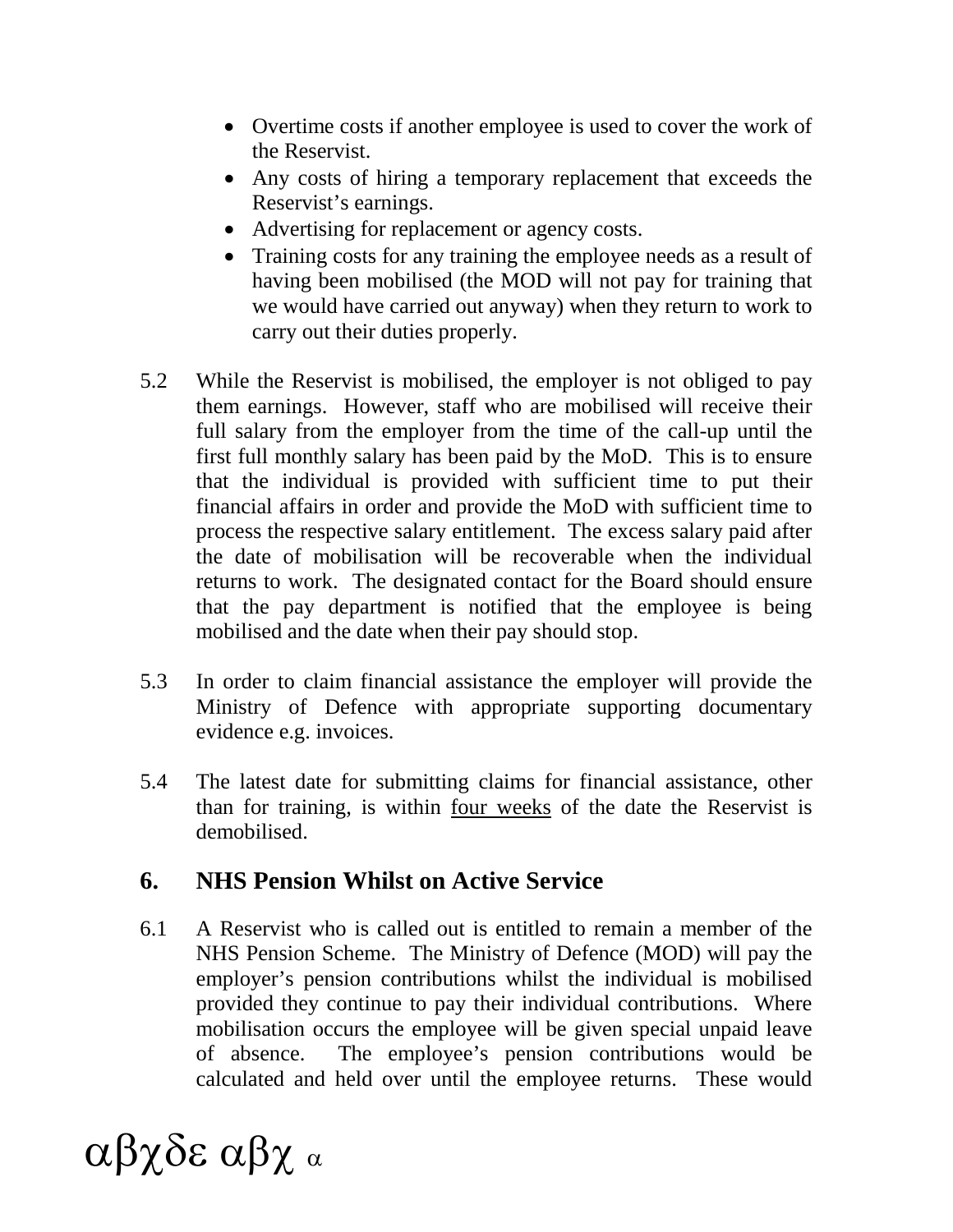then be recovered monthly from salary and over the same period as the employee was absent. The employer will continue, on request of the employee, to pay employer's contributions to the NHS Pension Scheme for the period of mobilisation and invoice the MOD to recover this amount. Advice on the NHS Pension Scheme can be sought from SPPA.

## **7. Annual Leave Whilst Mobilised**

- 7.1 Reservists have no entitlement to accrue annual leave whilst mobilised and on unpaid leave.
- 7.2 Reservists will have a period of 'post tour' leave which they accrue at the rate of 2.5 days per month of service from the MOD. This leave will be taken before the individual is demobilised.

# **8. Carry Over of Annual Leave**

8.1 All annual leave untaken up to the date of mobilisation may be carried over into the following leave year. The "up to a maximum of 5 days" rule associated with untaken annual leave being carried forward is waived in the case of a reservist.

# **9. KSF Gateway Review & Annual PDP Review**

- 9.1 Where an employee is absent from work following mobilisation, the service will be considered continuous and an employee will not be penalised if it coincides with their pay band gateway. This would be completed on the employees return and backdated to the employee's normal incremental date.
- 9.2 Line managers who carry out PDPR meetings with a reservist should be made aware that the Volunteer Reserve Forces activities undertaken by an individual (either through training or mobilisation) bring essential skills into the workplace such as leadership, communication, teamworking and organisational ability, which ultimately lead to improved performance in the workplace. It is therefore good practice that we recognise these skills and abilities in an individual's PDPR meeting and acknowledge that the activities can

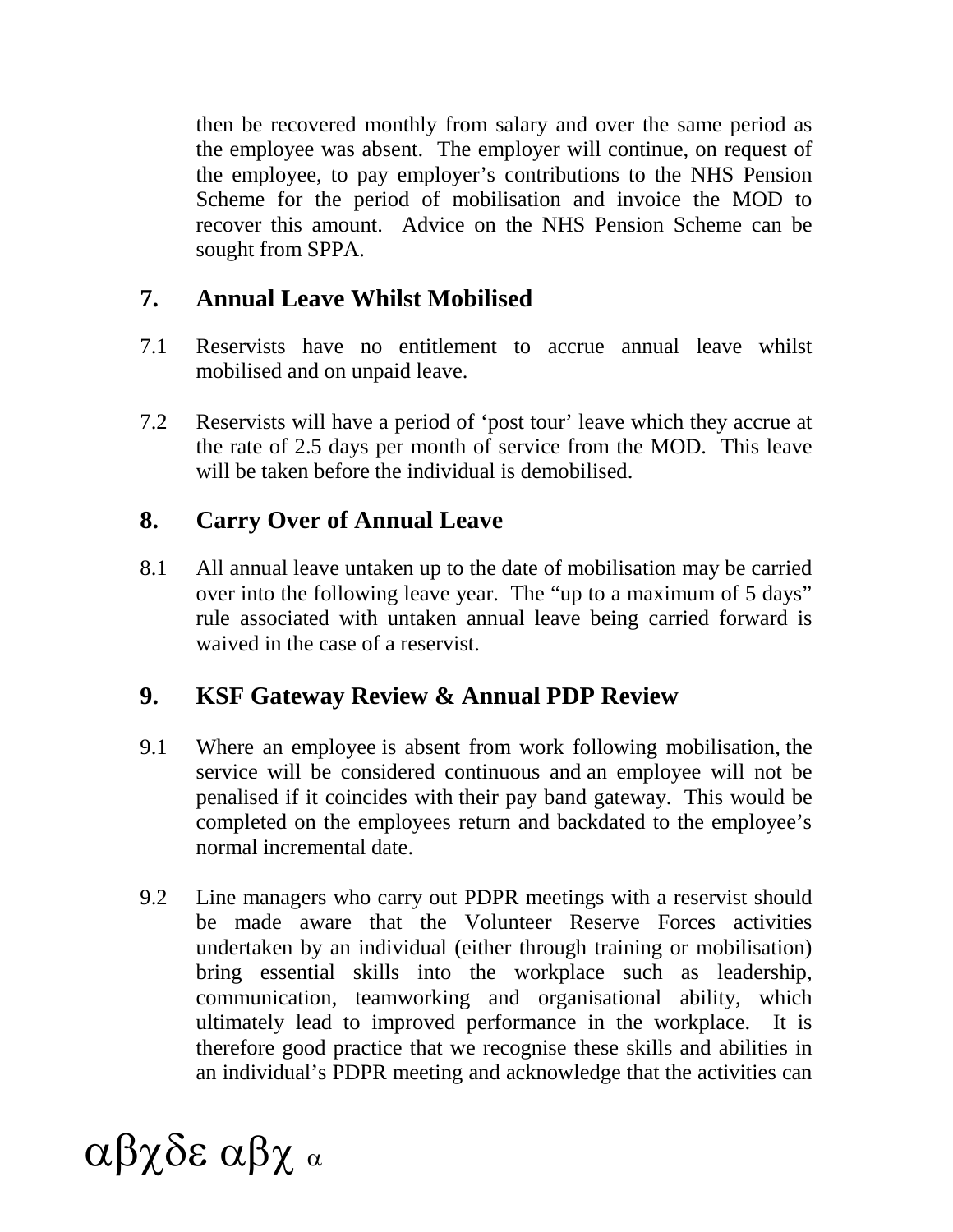be regarded as evidence of achievement or in some circumstances contribute towards an individual being in a position to evidence application of knowledge and skills at the next level of a KSF Dimension. These principles will also apply to reservists not employed on Agenda for Change terms and conditions.

## **10. Support on Return to Work (Demobilisation)**

- 10.1 Demobilisation may be a difficult time, with a Volunteer Reservist returning to work after a challenging period in deployment. Helping to ensure a smooth re-integration into the workplace/team will require consideration:
	- The need to update them on changes and developments in the organisation.
	- The need to offer specific refresher training where it is sought/considered necessary.
	- Where the job duties have changed since mobilisation a period of skills training may be required to assist them with new aspects of the job.
	- Whether the Reservist can meet up with colleagues informally or socially (if appropriate) before or after return to work to prevent any feeling of dislocation, if this is sought.
	- Reasonable time off to seek therapeutic treatment.
- 10.2 When an employer is advised by a Reservist that they want to return to work, the employer is obliged to employ them in their old job as stated in The Reserve Forces (Safeguard of Employment) Act 1985. Where this is not possible, they must be offered an equivalent position with the same terms and conditions of service. The right to return to work lasts for six months after demobilisation.
- 10.3 To enable the employer to plan for their return to work after their military service has ended, Reservists must advise the designated Board contact in writing, copied to their line manager, the date they will be available to start work. This communication should be made no later than the third Monday after the completion of military service.

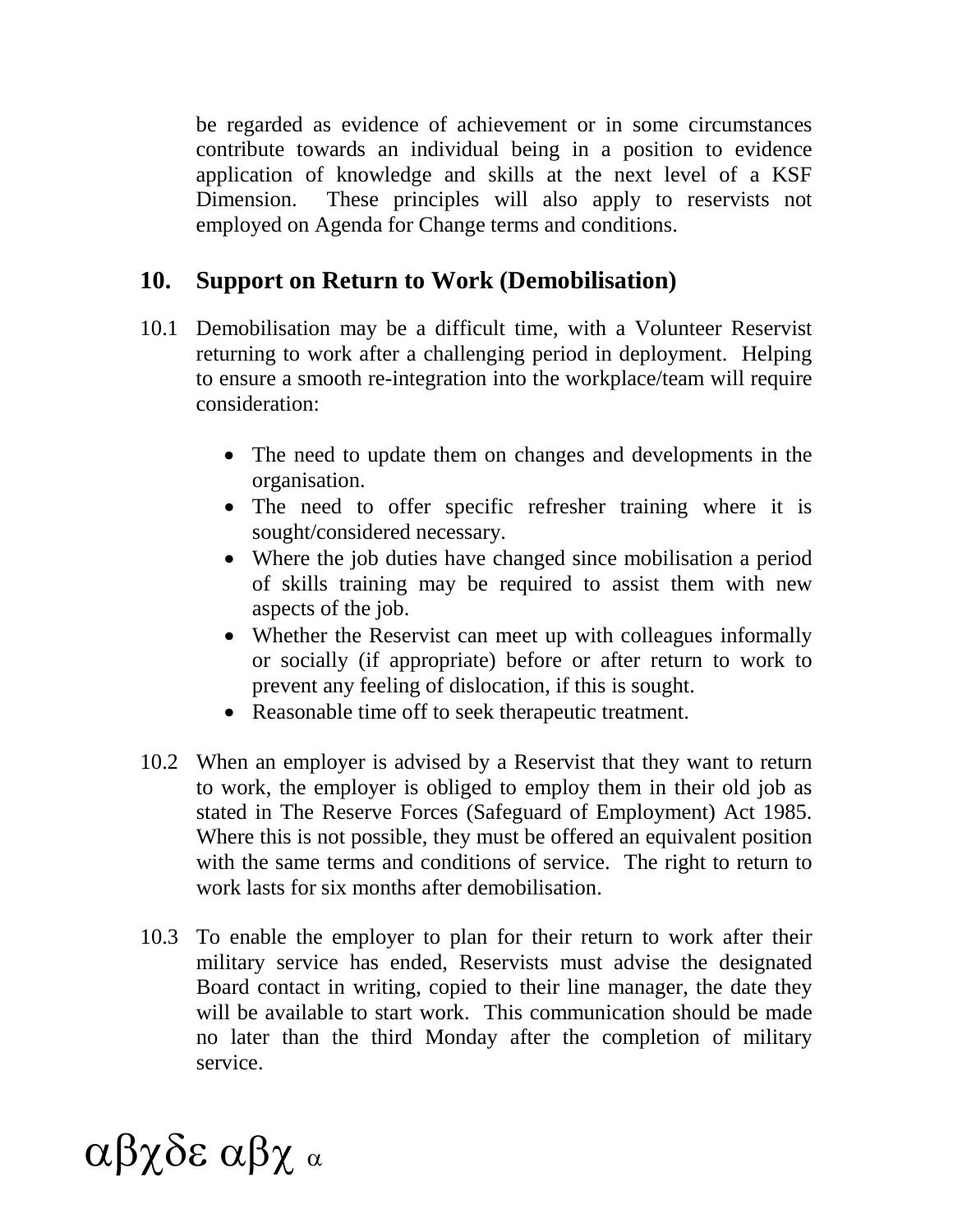10.4 The employer must be advised as soon as possible, if, due to illness or some other reasonable cause, the employee is unable to start work on the agreed date.

### **11. Review**

11.1 This policy will be monitored and reviewed every two years or sooner in light of any legislative changes and in line with NHS changes.

### **12. Useful Sources of Help**

SABRE (Supporting Britain's Reservists and Employers) Helpline for Reservists and Employers Tel: 0800 389 5459 [www.sabre.mod.uk](http://www.sabre.mod.uk/)

Scottish Public Pension Agency (SPPA) 7 Tweedside Park Tweedside GALASHIELS TD1 3TE

Tel: 01896 893100 [www.sppa.gov.uk](http://www.sppa.gov.uk/)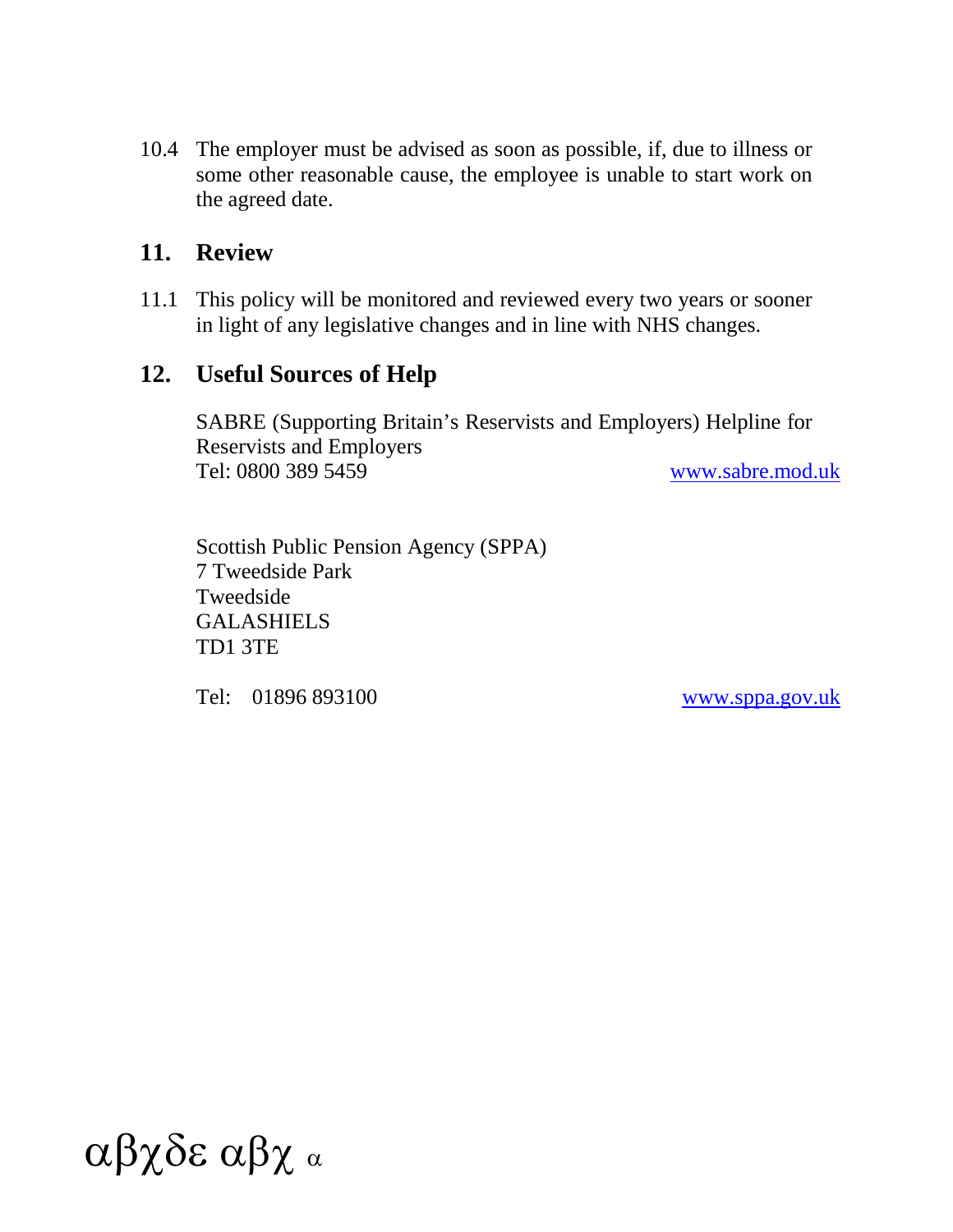Appendix 1

# **1. Exemption and Deferral from Mobilisation**

- 1.1 The employer has the right to ask for exemption from, or deferral of, mobilisation if it is considered that the organisation will suffer serious harm because of their absence.
- 1.2 The definition of 'serious harm' varies from case to case, but the broad guidelines laid out in CORFA 05 specifically mention:
	- o Serious loss of sales, markets, reputation, goodwill or other financial harm
	- o Serious impairment of the ability to produce goods or provide services
	- o Demonstrable harm to research and development of new products, services or processes, provided that the harm could not be prevented by the employer receiving financial assistance under CORFA 05
- 1.3 To be considered for exemption or deferral, the Reservist, or the employer, must make an application, within seven days of the Reservist being served with a mobilisation notice, to the Service Adjudication Officer (SAO) for the Service in which the Reservist will serve. Late applications can only be made with the permission of the SAO appointed by the MOD. A serving officer or MOD official normally holds this post.

Address: Army Adjudication Officer TA and Reserves Manning & Career Management Divisions (Mail Point 295) Army Personnel Centre Kentigern House 65 Brown Street GLASGOW G2 8EX **Fax: 0141 224 8746 E-mail: [taresmcm@khinf.demon.co.uk](mailto:taresmcm@khinf.demon.co.uk)**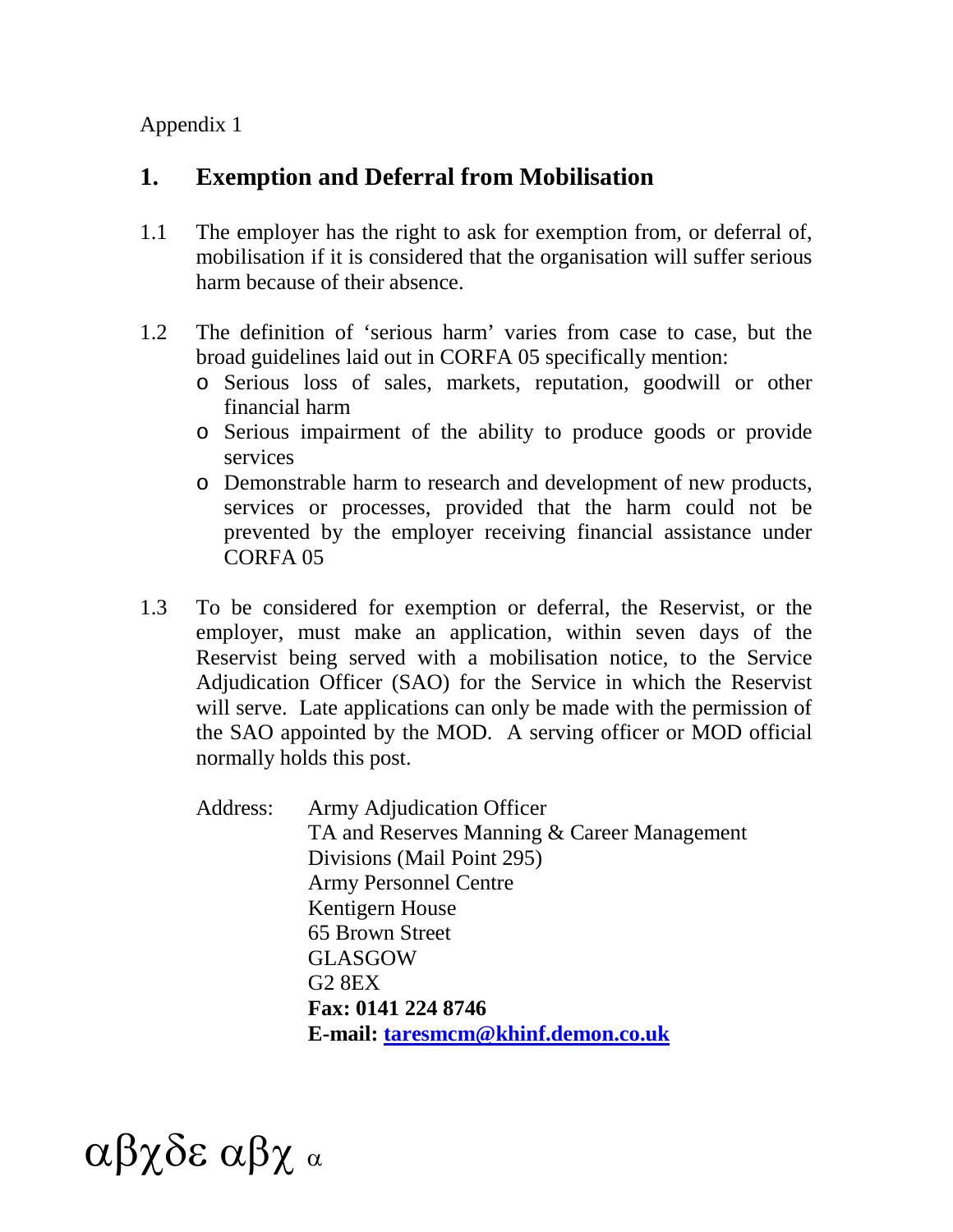Royal Naval and Royal Marines Adjudication Officer Fleet Headquarters Leach Building (MP  $3 - 4$ ) Whale Island **PORTSMOUTH** PO2 8BY **E-mail: [fleet-npsrnrmadjudication@mod.uk](mailto:fleet-npsrnrmadjudication@mod.uk)**

RAF Adjudication Officer Room 255/G106 HQ Personnel and Training Command RAF Innsworth **GLOUCESTER** GL3 1EZ **Fax: 01452 510949 E-mail: gcreserves@ptc.raf.mod.uk**

- 1.4 The following information must be provided when applying for exemption or deferral:
	- o Personal details including full name, address, payroll and National Insurance number
	- o Details of the job or role they perform within the Board
	- o The effect that their absence would have on the Board and/or departmental business and/or service delivery
	- o Justification for exemption in terms of the serious harm to the Board and department.
- 1.5 Once received, the application will be examined by the SAO who will decide if the case for exemption or deferral is acceptable. In making this decision, the SAO will seek to balance the needs of the Board and employing department against the operational needs of the Armed Forces for which the Reservist has been mobilised.
- 1.6 An appeal can be made to the Reserve Forces Appeal Tribunal if the Board is unhappy with the decision of the SAO. The SAO will provide information on making an appeal.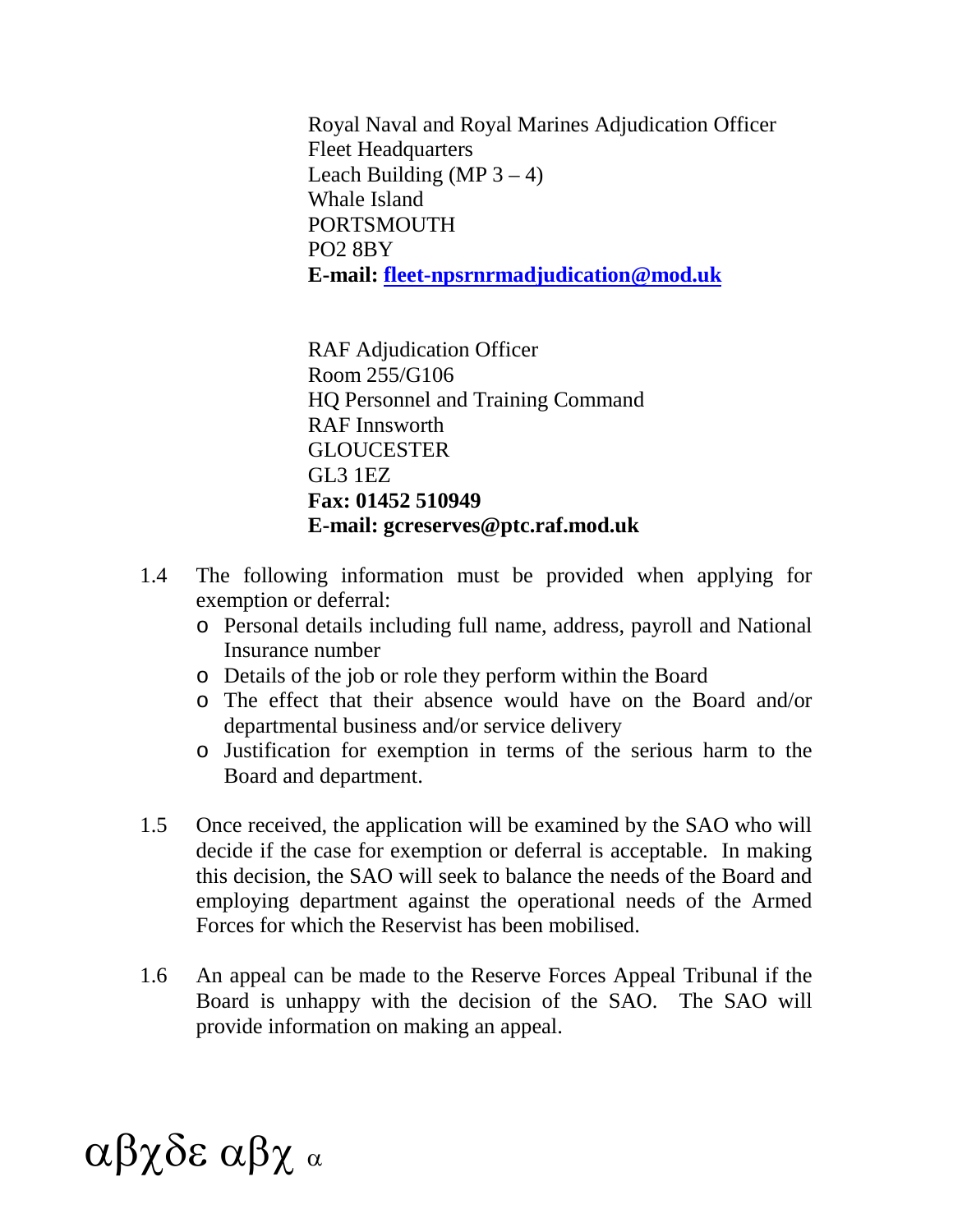- 1.7 Reserve Forces Appeal Tribunals are independent of the MOD, with appointments made by the Secretary of State for Constitutional Affairs and Lord Chancellor. Each tribunal consists of a legally qualified chairperson and two lay-members drawn from a list held by the Employment Tribunals Service.
- 1.8 Appeals must be lodged with the office of the Secretary to the Tribunal no more than five working days after the SAO's decision is received. Appeals can be faxed or posted first-class.
	- Address Reserve Forces Appeal Tribunals Directorate of Reserve Forces & Cadets Assistant Secretary Ministry of Defence Level 8, Zone E, Desk 12 Main Building, Horse Guards Avenue Whitehall LONDON, SW12 2HB **Tel: 020 7218 6854 Fax: 020 7218 5612**
- 1.9 The employer will be advised of the date, time and place of the hearing of the appeal. Where considered necessary, employers may be asked to provide the Tribunal with additional information in support of their case. Appeals are normally heard within 28 days of receipt of the appeal, during which time the Reservist will not be deployed outside the United Kingdom.
- 1.10 Appeals are normally held at the office of the Employment Tribunal Service nearest to the Board

| Address: | <b>Employment Tribunal Service</b> |
|----------|------------------------------------|
|          | Eagle Building                     |
|          | 215 Bothwell Street                |
|          | Glasgow, G2 7TS                    |
|          | Tel: 0141 204 0730                 |
|          | Fax: 0141 204 0732                 |
|          | E-mail: glasgowet@ets.gsi.gov.uk   |
|          |                                    |